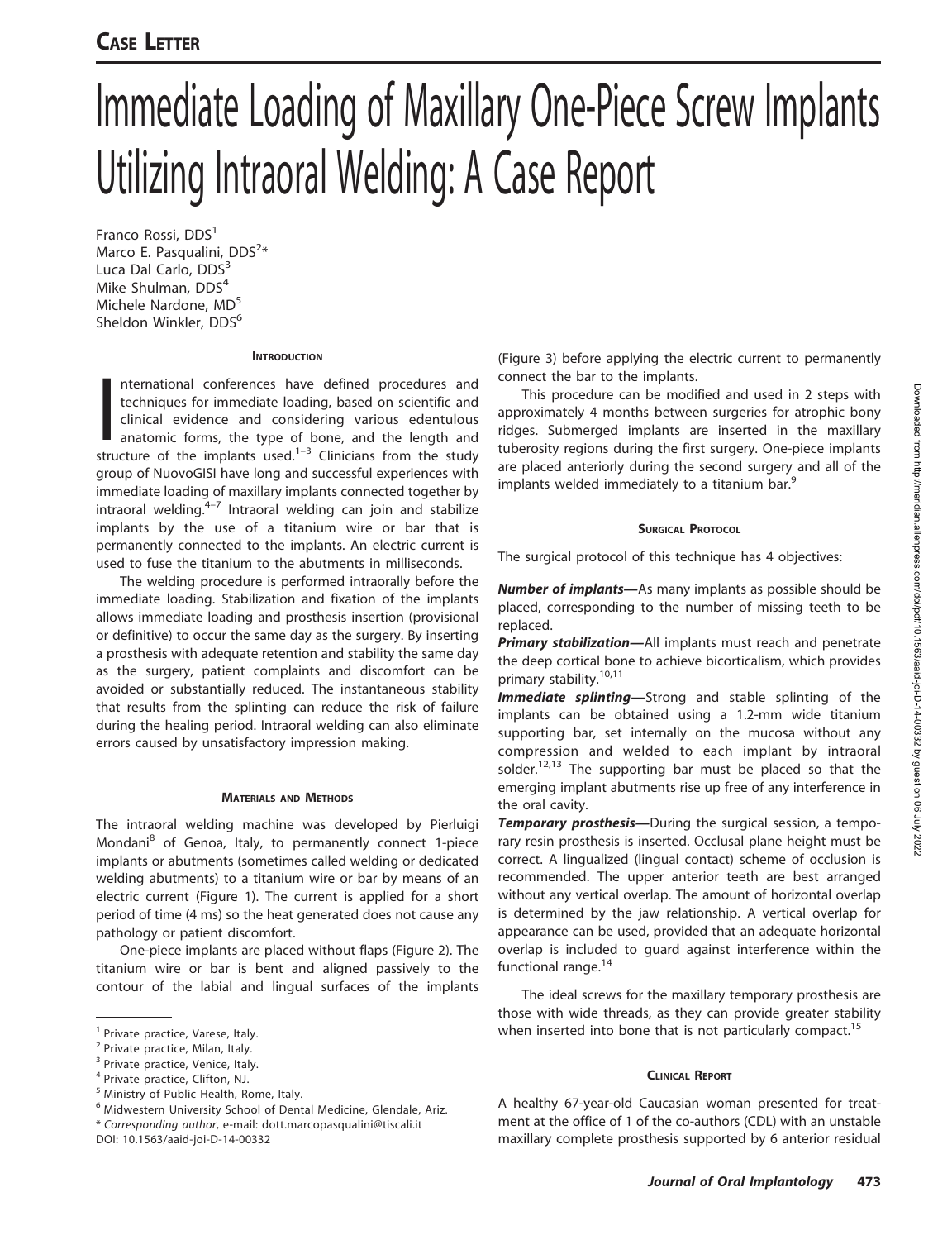

FIGURES 1-9. FIGURE 1. Schematic drawing of Mondani intraoral solder unit. FIGURE 2. Two blade and 8 screw implants inserted in the lower jaw of a patient. FIGURE 3. The 10 implants have been welded intraorally to a titanium bar by an electric current. FIGURE 4. Panoramic radiograph of 67-year-old Caucasian female patient. FIGURE 5. Intraoral photograph of patient before treatment. FIGURE 6. A panoramic radiograph confirms the deep bicortical placement of the implants. FIGURE 7. Immediate splinting is performed with a titanium supporting bar of 1.5-mm diameter set on the mucosa without any compression and welded to each implant with intraoral solder. The supporting bar must be placed so that the emerging abutments of the implants are free in the oral cavity. FIGURE 8. Intraoral view of provisional resin prosthesis cemented to the implants (immediate load). FIGURE 9. Panoramic radiograph taken 90 days after insertion of the provisional prosthesis.

roots (Figures 4 and 5). The maxillary bone was checked with a thickness gauge, examined radiographically, and found to be appropriate for dental implants. After extraction of the retained roots, 14 implants were inserted in 1 session. A panoramic radiograph (Figure 6) confirmed the deep bicortical placement of the implants.

Immediate stabilization of the implants was achieved by welding (Aptiva Intraoral Welding Unit NS1100, Vicenza, Italy) each implant to a 1.5-mm supporting titanium bar (Bio-Micron, Milano, Italy), which previously had been bent to fit passively on the palatal mucosa (Figure 7). A provisional resin prosthesis was inserted, which provided an acceptable vertical dimension and a balanced occlusion (Figure 8).

After 90 days a panoramic radiograph suggested complete integration (Figure 9) and a healthy mucosa was observed (Figure 10). The definitive full-arch gold-ceramic maxillary prosthesis was inserted (Figure 11), which greatly pleased the patient and her family.

Oral hygiene procedures were demonstrated to the patient and reviewed at all future appointments (Figure 12).

The case was later completed with a lower full arch prosthesis on implants and natural teeth. The 13-year follow-up radiograph shows satisfactory preservation of bone surrounding all of the implants and a healthy appearance of the oral mucosa (Figures 13 and 14).

# **DISCUSSION**

When possible, surgical trauma can be reduced by the insertion of implants without flaps. This technique, proposed by Tramonte,<sup>16</sup> can be performed when the bony crest is wide and an adequate amount of attached gingiva is present. The technique allows for uneventful healing, a reduction of postsurgical inflammation, and only moderate inconvenience for the patient, who can eat efficiently the same day.

The soft tissues underlying the welded bar experience minimal inflammation, similar to that which can be observed with 2-stage implants.<sup>17,18</sup> The successful use of intraoral welding for maxillary immediate restorations has been reported in the dental literature.<sup>19-21</sup>

## **CONCLUSION**

Long-term success of restorations fabricated by immediate loading of maxillary 1-piece implants utilizing intraoral welding has been reported in the dental literature. The technique can